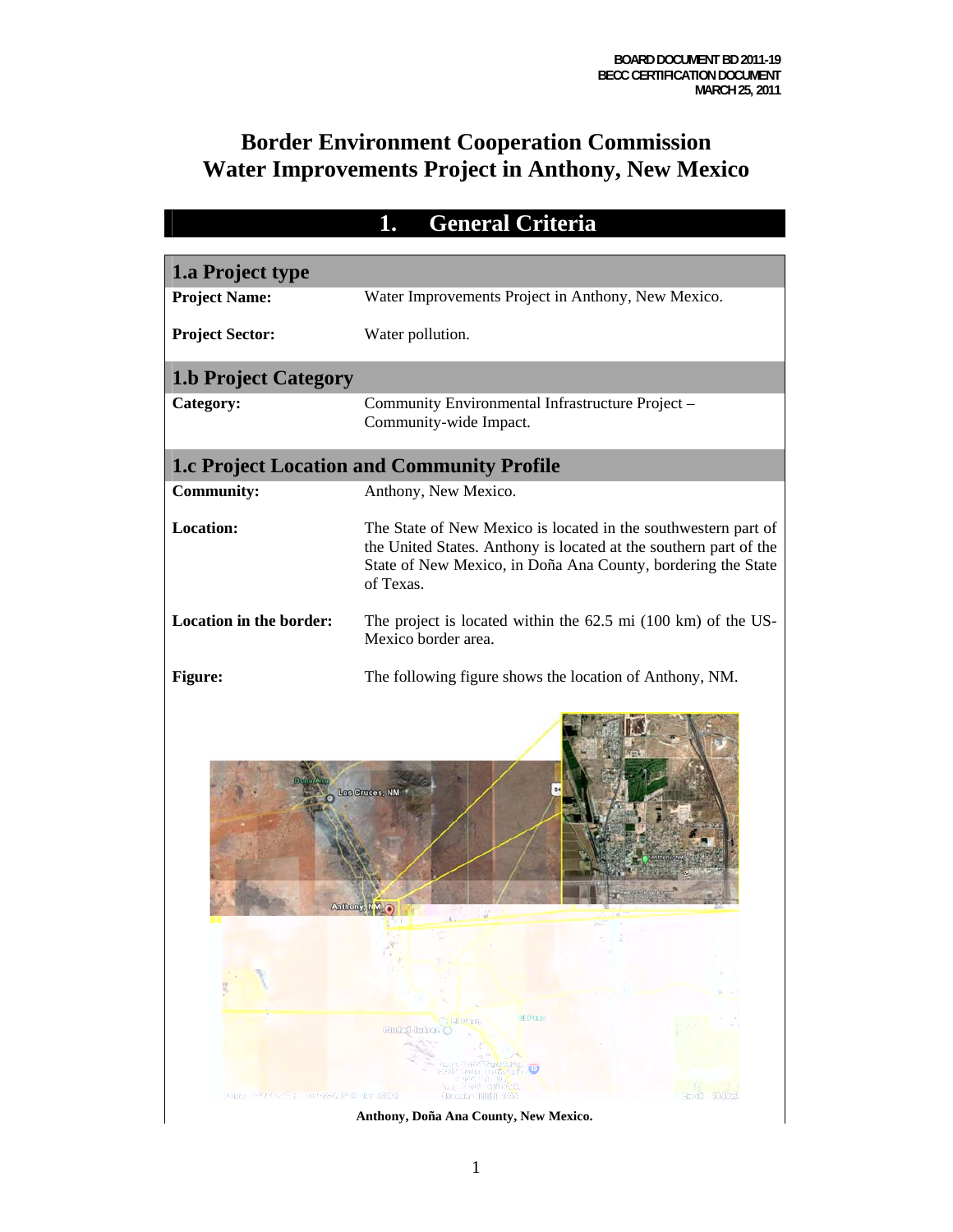| Demographics <sup>1</sup>                       |                                                                                 |
|-------------------------------------------------|---------------------------------------------------------------------------------|
| <b>Current population:</b>                      | 8,388 residents                                                                 |
| <b>Growth rate:</b>                             | 3.00 % (Preliminary Engineering Report for<br>Improvements to the Water Supply) |
| <b>Economically active population:</b>          | 2,551 residents                                                                 |
| <b>Median Household Income:</b>                 | \$22,547 Dollars                                                                |
| Predominant economic activity:                  | Production, transportation, and material moving<br>occupations.                 |
| Percent below poverty:                          | 38 %                                                                            |
| <b>Services</b>                                 |                                                                                 |
| <b>Community:</b>                               | Anthony                                                                         |
| Water System <sup>2</sup>                       |                                                                                 |
| Water coverage:                                 | 100 %                                                                           |
| Length of water pipelines:                      | 22 miles (35.4 km)                                                              |
| Domestic hookups:                               | 95 %                                                                            |
| Commercial hookups:                             | 5 %                                                                             |
| Industrial hookups:                             | $0\%$                                                                           |
| Water supply source:                            | Groundwater                                                                     |
| Number of water hookups:                        | 3,000                                                                           |
| <b>Wastewater Collection System<sup>3</sup></b> |                                                                                 |
| Wastewater collection coverage:                 | 93 %                                                                            |
| Length of sewage pipelines:                     | 13 miles (20.9 km)                                                              |
| Domestic hookups:                               | 97 %                                                                            |
| Commercial hookups:                             | 3 %                                                                             |
| Industrial hookups:                             | $0\%$                                                                           |
| Number of sewage connections:                   | 2800                                                                            |
|                                                 |                                                                                 |
| <b>Wastewater Treatment<sup>4</sup></b>         |                                                                                 |
| Wastewater treatment coverage:                  | 93 %                                                                            |
| WWTP and treatment                              |                                                                                 |
| technologies:                                   | Activated Sludge; 0.98 MGD (42.94 lps) capacity                                 |
| Solid Waste <sup>5</sup>                        |                                                                                 |
| Solid waste collection:                         | 90% (private)                                                                   |
| Final disposal:                                 | Sanitary landfill                                                               |
| <b>Street Paving</b> <sup>6</sup>               |                                                                                 |
| Street paving coverage:                         | 85%                                                                             |
|                                                 |                                                                                 |
|                                                 |                                                                                 |

<sup>&</sup>lt;sup>1</sup> Source: US Census Bureau Year 2000<br><sup>2</sup> Source: AWSD<br><sup>3</sup> Source: AWSD

<sup>&</sup>lt;sup>4</sup> Source: AWSD<br><sup>5</sup> Source: AWSD<br><sup>6</sup> Source: AWSD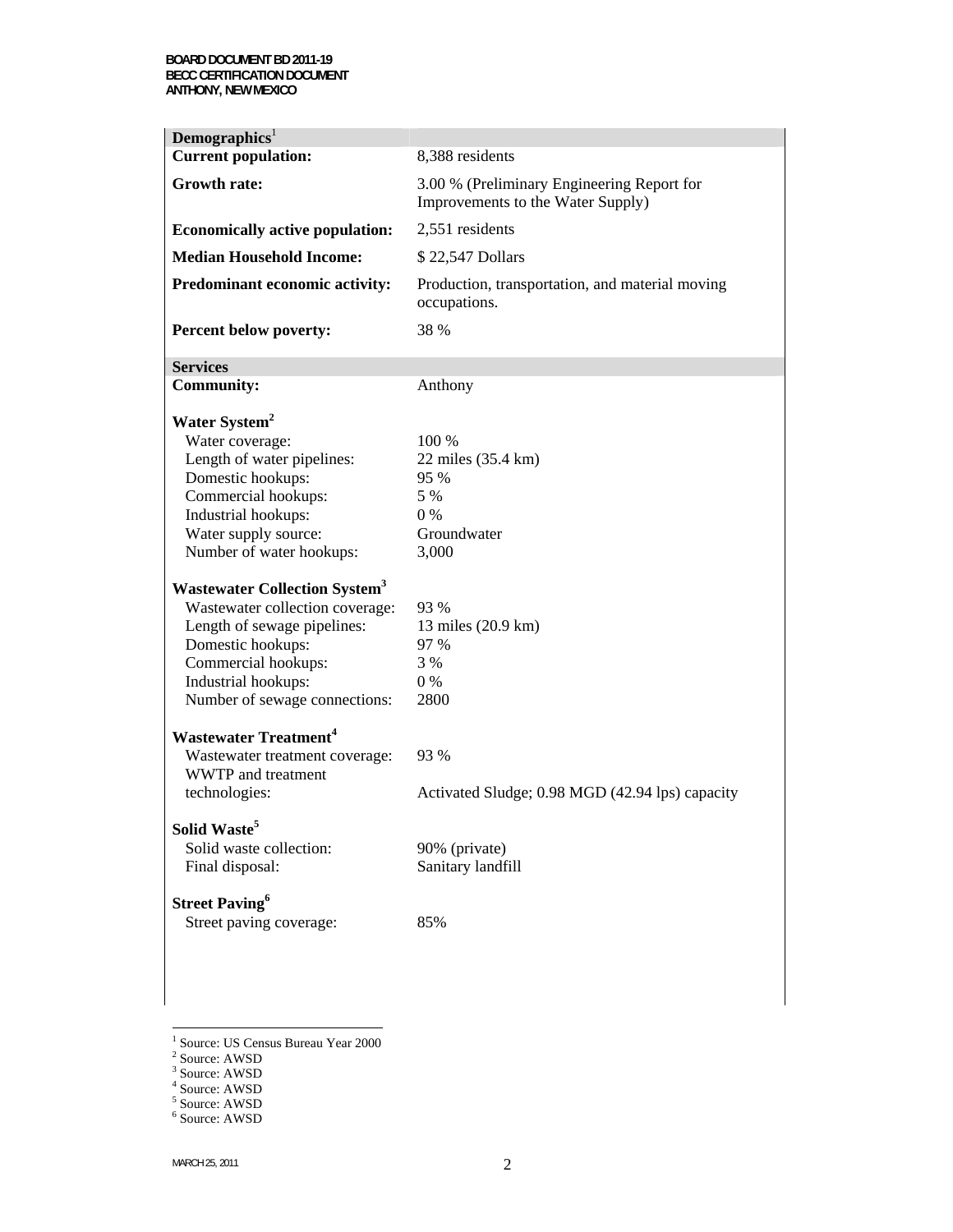#### **BOARD DOCUMENT BD 2011-19 BECC CERTIFICATION DOCUMENT ANTHONY, NEW MEXICO**

| <b>1.d Legal Authority</b>                                |                                                                                                                                                                                                                                                                                                                                                                                                                                                                                                                                                                                                                                                                                                                                                                                                                                                                                                                                                                                                                                                                                                                                                                                                                                                                                                                                                                                                                                                                                                                         |
|-----------------------------------------------------------|-------------------------------------------------------------------------------------------------------------------------------------------------------------------------------------------------------------------------------------------------------------------------------------------------------------------------------------------------------------------------------------------------------------------------------------------------------------------------------------------------------------------------------------------------------------------------------------------------------------------------------------------------------------------------------------------------------------------------------------------------------------------------------------------------------------------------------------------------------------------------------------------------------------------------------------------------------------------------------------------------------------------------------------------------------------------------------------------------------------------------------------------------------------------------------------------------------------------------------------------------------------------------------------------------------------------------------------------------------------------------------------------------------------------------------------------------------------------------------------------------------------------------|
| <b>Project Sponsor:</b>                                   | Anthony Water and Sanitation District (AWSD)                                                                                                                                                                                                                                                                                                                                                                                                                                                                                                                                                                                                                                                                                                                                                                                                                                                                                                                                                                                                                                                                                                                                                                                                                                                                                                                                                                                                                                                                            |
| <b>Legal Representative:</b>                              | Patrick Banegas, Superintendent                                                                                                                                                                                                                                                                                                                                                                                                                                                                                                                                                                                                                                                                                                                                                                                                                                                                                                                                                                                                                                                                                                                                                                                                                                                                                                                                                                                                                                                                                         |
| <b>Legal instrument demonstrating</b><br>legal authority: | AWSD Legal Document No. CV-77-311                                                                                                                                                                                                                                                                                                                                                                                                                                                                                                                                                                                                                                                                                                                                                                                                                                                                                                                                                                                                                                                                                                                                                                                                                                                                                                                                                                                                                                                                                       |
| Date of instrument :                                      | January 30, 1978                                                                                                                                                                                                                                                                                                                                                                                                                                                                                                                                                                                                                                                                                                                                                                                                                                                                                                                                                                                                                                                                                                                                                                                                                                                                                                                                                                                                                                                                                                        |
| <b>Compliance with international</b><br>agreements:       | 1889 International Boundary Convention<br>1944 Water Treaty<br>$\overline{\phantom{a}}$<br>1983 La Paz Agreement, or Border Environment<br>Agreement<br>- 1990 Integrated Border Environmental Plan (IBEP)<br>1994 North American Free Trade Agreement<br>(NAFTA)<br>Border 2012 Program                                                                                                                                                                                                                                                                                                                                                                                                                                                                                                                                                                                                                                                                                                                                                                                                                                                                                                                                                                                                                                                                                                                                                                                                                                |
| <b>1.e Project Summary</b>                                |                                                                                                                                                                                                                                                                                                                                                                                                                                                                                                                                                                                                                                                                                                                                                                                                                                                                                                                                                                                                                                                                                                                                                                                                                                                                                                                                                                                                                                                                                                                         |
| Project description and scope:                            | The New Mexico Environment Department conducted<br>testing at Well #4 in March 2004 and found levels of<br>nitrates above the range and issued a violation notice<br>with an order to stop production at the site.<br>Consequently, the district placed the well offline and<br>increased production on the remaining sources (six<br>wells) and as a result the other wells went beyond their<br>pumping<br>diversion<br>allotments.<br>ground<br>water<br>Additionally, the District received violations with<br>respect to arsenic levels. There are a total of seven<br>wells in the system; all will require arsenic treatment,<br>some to a greater degree than others.<br><b>Water Treatment</b><br>The project consists of the re-drilling of Wells #1 and 4<br>to provide water to the system. Part of the water from<br>Well #1 will be treated using a Reverse Osmosis (RO)<br>Unit with a capacity of 600 gpm. The treated water will<br>then be blended with water from Wells #1, 3, and 4.<br>Well #6 will be shut down until the pump size is<br>reduced and a separate arsenic RO Unit will be<br>constructed. The additional three wells (#2, 5, and 7)<br>are not utilized for municipal use; those are either shut<br>off or only used for construction purposes.<br>During the re-drilling process, water samples from the<br>wells no longer contained high levels of nitrates and<br>therefore the project was re-scoped to include arsenic<br>removal only since the nitrate issue was resolved. |
| <b>Population benefited:</b>                              | 8,388 people                                                                                                                                                                                                                                                                                                                                                                                                                                                                                                                                                                                                                                                                                                                                                                                                                                                                                                                                                                                                                                                                                                                                                                                                                                                                                                                                                                                                                                                                                                            |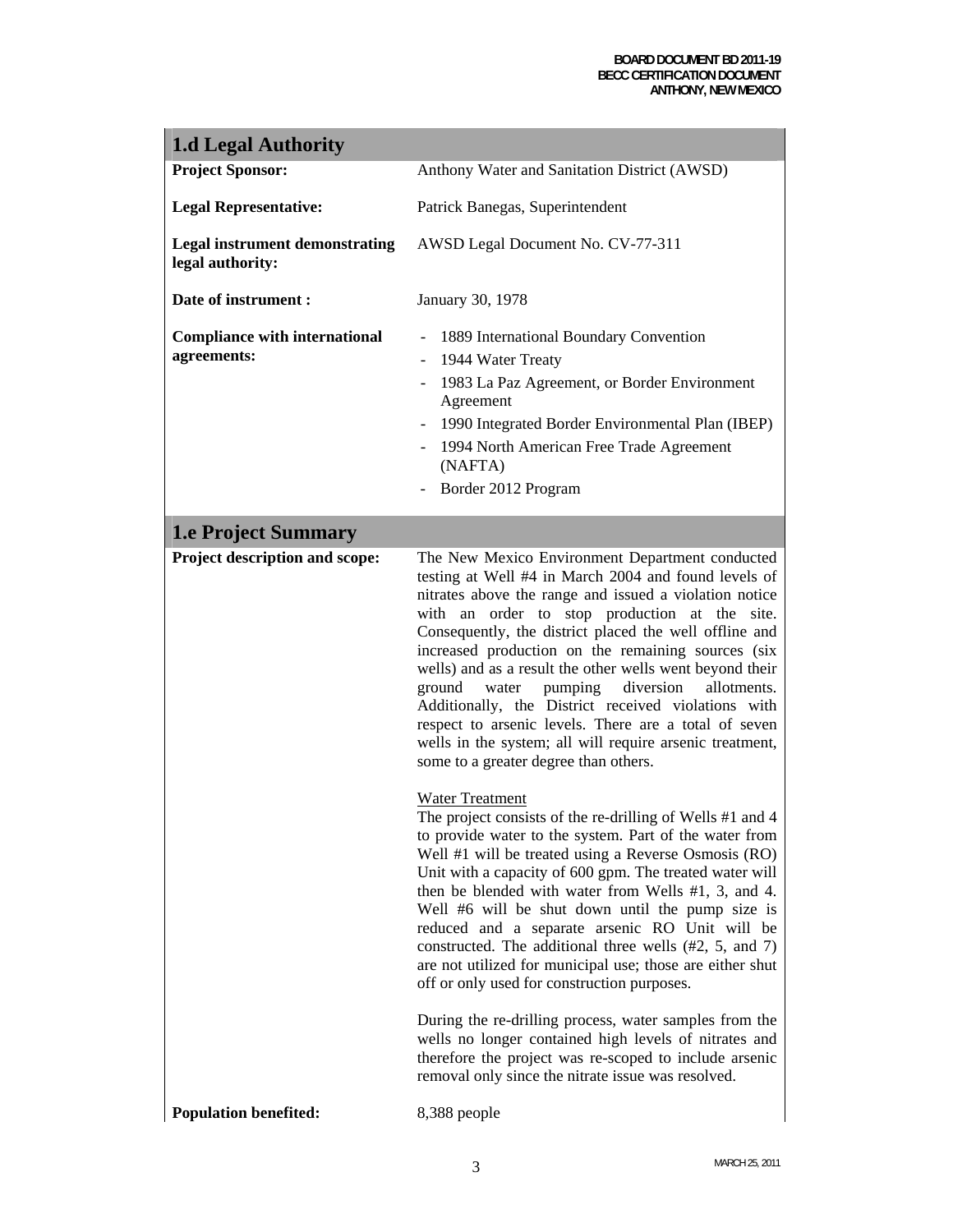**BOARD DOCUMENT BD 2011-19 BECC CERTIFICATION DOCUMENT ANTHONY, NEW MEXICO** 

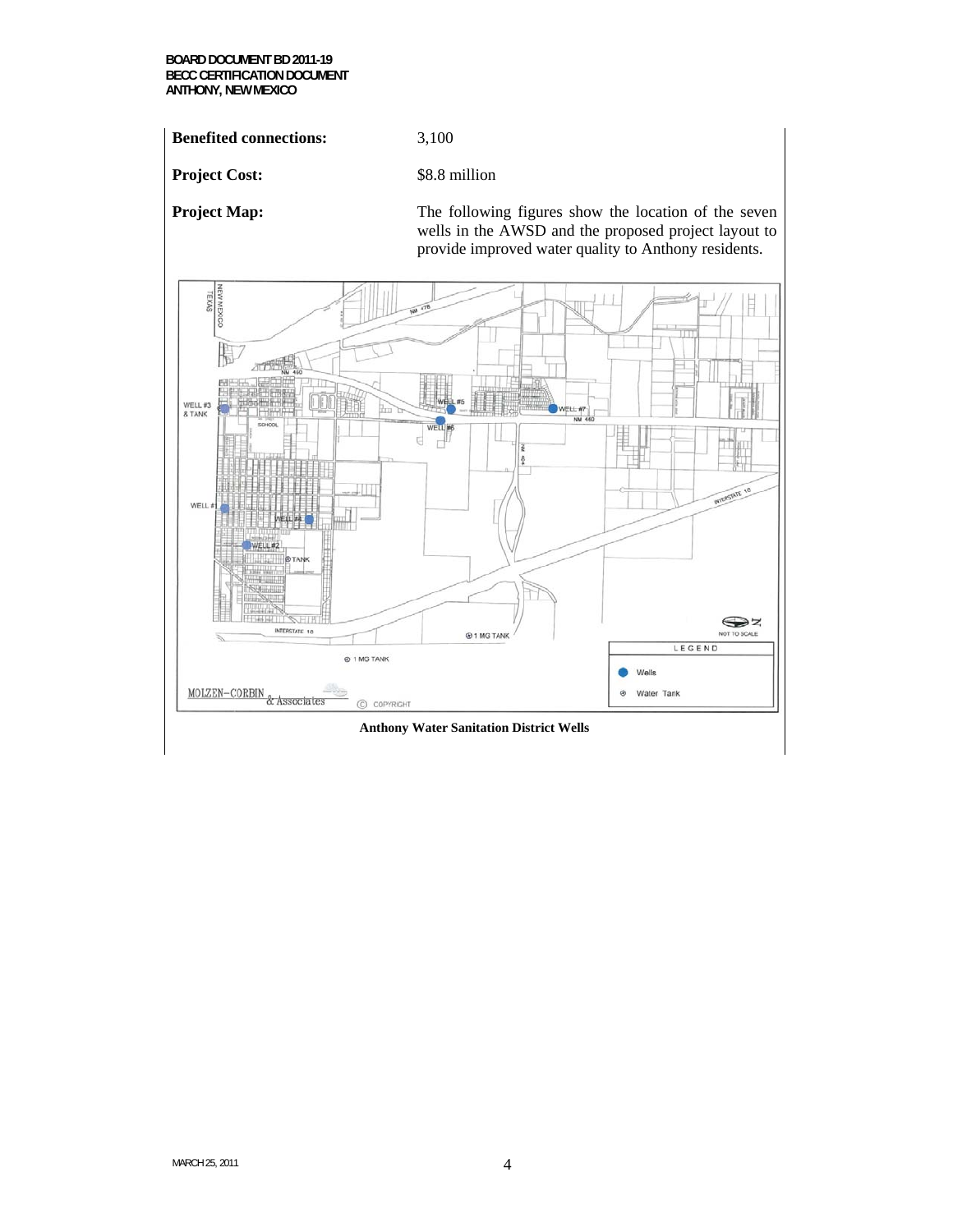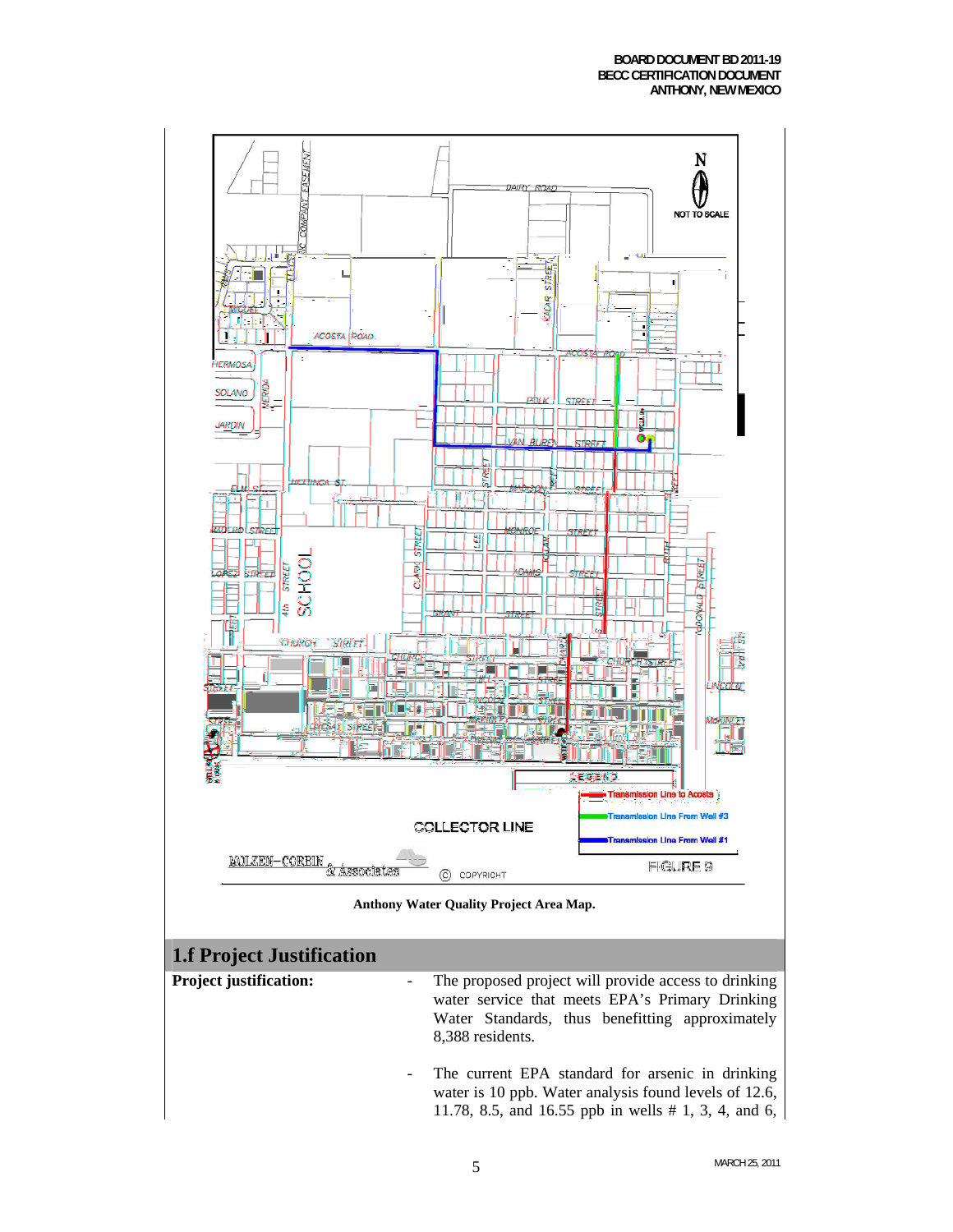|                                                         | respectively. The project includes treatment and<br>operational practices necessary to address the<br>elevated arsenic levels.                                                                                                                                                                                                                                                                                                                                                                  |
|---------------------------------------------------------|-------------------------------------------------------------------------------------------------------------------------------------------------------------------------------------------------------------------------------------------------------------------------------------------------------------------------------------------------------------------------------------------------------------------------------------------------------------------------------------------------|
| Urgency of the project or<br>consequences of no action: | The implementation of the project will provide sufficient<br>good quality water to meet the needs of the community.<br>Without the construction of the new wells, the existing<br>wells will continue to be stressed in order to meet this<br>need. Additionally, the District has received a violation<br>of the Clean Water Act from the New Mexico<br>Environment Department with respect to arsenic levels;<br>the RO system will eliminate the arsenic problem in the<br>District's water. |
| <b>Prioritization Process</b><br>Category:              | Category 1.                                                                                                                                                                                                                                                                                                                                                                                                                                                                                     |

None.

#### **Criterion Summary:**

The project complies with BECC's General Criterion.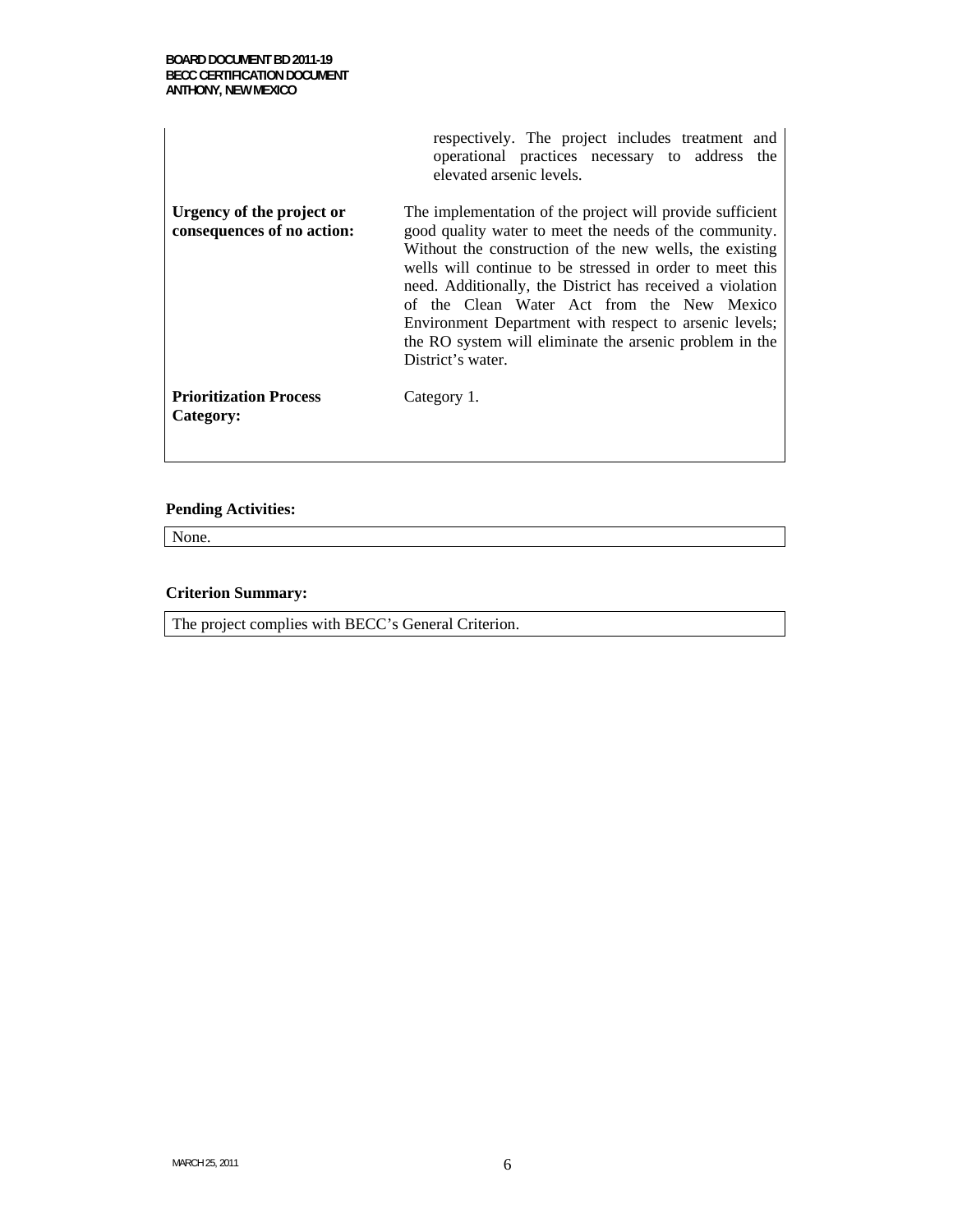# **2. Human Health and Environment**

| 2.a Compliance with Applicable Environmental Laws and |                                                                                                                                                                                                                                                                                                                                                                                                                                                                                                                                                                                                                                                                                                                                |  |  |  |  |  |  |  |  |
|-------------------------------------------------------|--------------------------------------------------------------------------------------------------------------------------------------------------------------------------------------------------------------------------------------------------------------------------------------------------------------------------------------------------------------------------------------------------------------------------------------------------------------------------------------------------------------------------------------------------------------------------------------------------------------------------------------------------------------------------------------------------------------------------------|--|--|--|--|--|--|--|--|
| <b>Regulations.</b>                                   |                                                                                                                                                                                                                                                                                                                                                                                                                                                                                                                                                                                                                                                                                                                                |  |  |  |  |  |  |  |  |
|                                                       |                                                                                                                                                                                                                                                                                                                                                                                                                                                                                                                                                                                                                                                                                                                                |  |  |  |  |  |  |  |  |
|                                                       | <b>Environmental and Human Health conditions addressed by the proposed project</b>                                                                                                                                                                                                                                                                                                                                                                                                                                                                                                                                                                                                                                             |  |  |  |  |  |  |  |  |
| <b>Human</b> health                                   | EPA recently lowered the arsenic level standard from 50 ppb<br>to 10 ppb due to studies that suggest a risk at this level. Due<br>to this change, the AWSD received violations and now has<br>the need to treat the well water prior to distribution to avoid<br>the health risks associated with human intake of arsenic in<br>drinking water.                                                                                                                                                                                                                                                                                                                                                                                |  |  |  |  |  |  |  |  |
|                                                       | As shown in the health statistics section below, there are a<br>relatively high number of cases per year in Doña Ana County<br>of cancers that are sometimes associated with arsenic<br>contamination. Non-cancer effects include thickening and<br>discoloration of the skin, stomach pain, nausea, vomiting,<br>diarrhea, numbness in hands and feet, partial paralysis, and<br>blindness. Long term exposure has been linked to cancer of<br>the bladder, lungs, skin, kidneys, nasal passages, liver, and<br>prostate. Arsenic can cross the placenta increasing the<br>likelihood of exposure to the fetus. It is expected that the<br>project implementation will contribute to reduce the number<br>of cases mentioned. |  |  |  |  |  |  |  |  |
| <b>Environmental health</b>                           | There is no evidence to show that reducing arsenic has an<br>environmental benefit as it is naturally occurring and whose<br>harm is more centered on humans.                                                                                                                                                                                                                                                                                                                                                                                                                                                                                                                                                                  |  |  |  |  |  |  |  |  |
|                                                       | Environmental and Human Health benefits the project is expected to achieve.                                                                                                                                                                                                                                                                                                                                                                                                                                                                                                                                                                                                                                                    |  |  |  |  |  |  |  |  |
| <b>Human</b> health                                   | Using its authority under the 1996 Amendments to the Safe<br>Drinking Water Act, the Environmental Protection Agency<br>(EPA) revised the drinking water standard for arsenic from 50<br>parts per billion (ppb) to 10 ppb. This is a standard that<br>maximized the health risk reduction benefits at a cost that is<br>justified by the benefits to protect the public against the<br>effects of long-term, chronic exposure to arsenic in drinking<br>water, such as cancer and other health problems, including<br>cardiovascular disease and diabetes, as well as neurological<br>effects.                                                                                                                                |  |  |  |  |  |  |  |  |
|                                                       | The project complies with the following applicable environmental laws and regulations:                                                                                                                                                                                                                                                                                                                                                                                                                                                                                                                                                                                                                                         |  |  |  |  |  |  |  |  |
| Applicable environmental<br>laws and regulations:     | The project complies with New Mexico Administrative<br>$\bullet$<br>Code, Title 20 Environmental Protection, Chapter 7<br>Wastewater and Water Supply Facilities.                                                                                                                                                                                                                                                                                                                                                                                                                                                                                                                                                              |  |  |  |  |  |  |  |  |
|                                                       | In addition, coordination and approval of the following<br>agencies is required for the development of the project:<br>Dona Ana County Public Works                                                                                                                                                                                                                                                                                                                                                                                                                                                                                                                                                                            |  |  |  |  |  |  |  |  |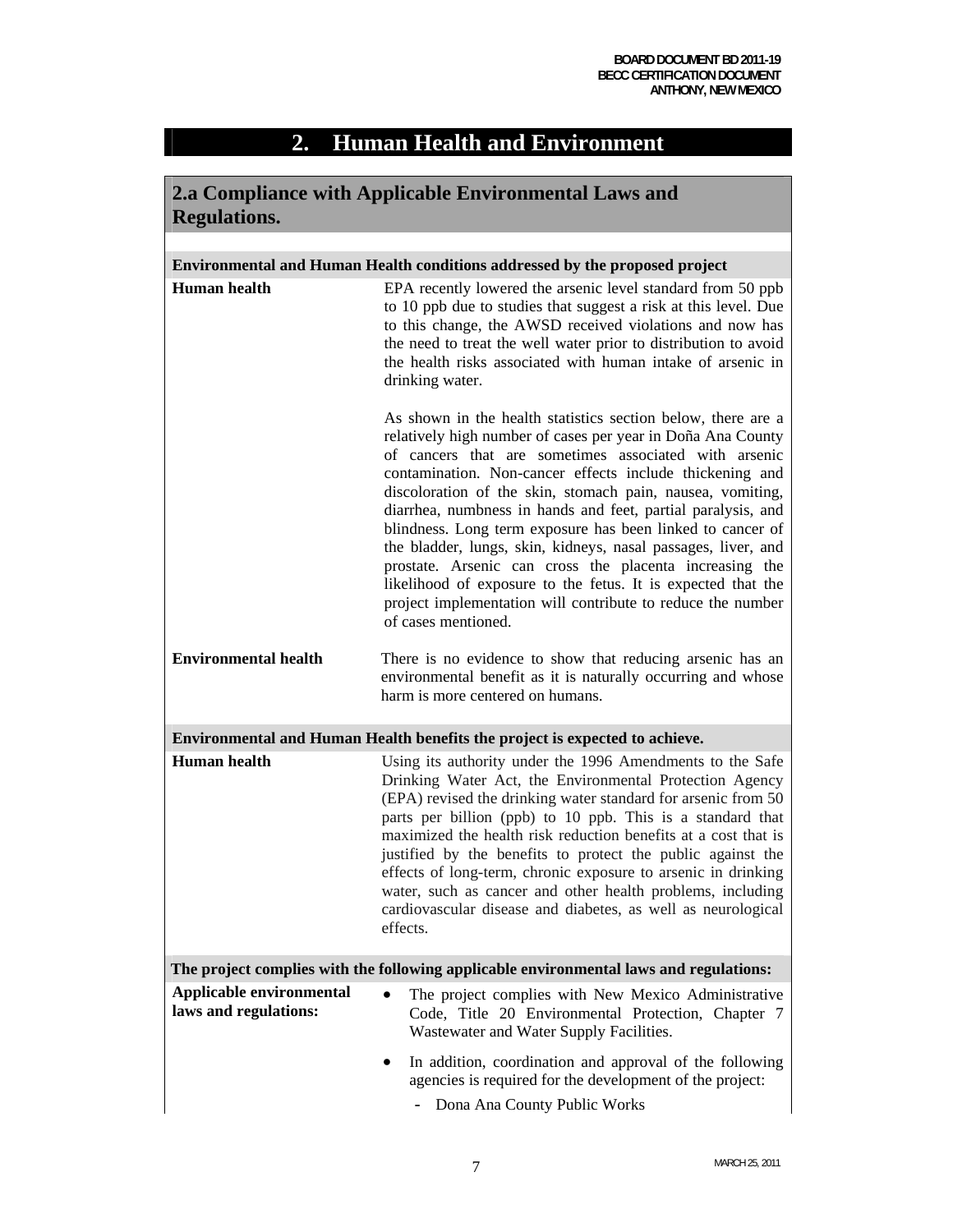- US Fish and Wildlife Service
- US Department of Agriculture
- NM Energy, Minerals, and Natural Resources Department, Forestry Division
- NM Environment Department (NMED), Surface Water Bureau
- NMED, Ground Water Bureau
- New Mexico Department of Transportation, Environmental Section
- US Department of the Interior, National Park Service Intermountain Region
- Navajo Nation

## **2.b Human Health and Environmental Impacts.**

| <b>Human Health Impacts</b>                   |                                            |  |                                                                                                                                                 |                             |            |                                                                                                                                                                                                                                                                                                                                                                                     |  |  |  |  |  |  |  |
|-----------------------------------------------|--------------------------------------------|--|-------------------------------------------------------------------------------------------------------------------------------------------------|-----------------------------|------------|-------------------------------------------------------------------------------------------------------------------------------------------------------------------------------------------------------------------------------------------------------------------------------------------------------------------------------------------------------------------------------------|--|--|--|--|--|--|--|
| Direct and indirect human<br>health benefits: |                                            |  | The project will reduce the risk for diseases associated to the<br>intake of arsenic and nitrate; such as arsenicosis and<br>methemoglobinemia. |                             |            |                                                                                                                                                                                                                                                                                                                                                                                     |  |  |  |  |  |  |  |
| <b>Health statistics:</b>                     |                                            |  | skin, kidneys, nasal passages, liver, and prostate.<br>Doña Ana County, New Mexico, and the United States.                                      |                             |            | Human exposure to arsenic has negative health effects. Non-<br>cancer effects include thickening and discoloration of the<br>skin, stomach pain, nausea, vomiting, diarrhea, numbness in<br>hands and feet, partial paralysis, and blindness. Long term<br>exposure has been linked to cancer of the bladder, lungs,<br>The following table shows annual cancer mortality rates for |  |  |  |  |  |  |  |
|                                               | <b>Annual Mortality Rates through 2006</b> |  |                                                                                                                                                 |                             |            |                                                                                                                                                                                                                                                                                                                                                                                     |  |  |  |  |  |  |  |
|                                               | <b>Type of Cancer</b>                      |  | Dona Ana<br>County                                                                                                                              | <b>New</b><br><b>Mexico</b> | <b>USA</b> |                                                                                                                                                                                                                                                                                                                                                                                     |  |  |  |  |  |  |  |
|                                               | <b>Bladder</b>                             |  |                                                                                                                                                 | 3.6                         | 4.3        |                                                                                                                                                                                                                                                                                                                                                                                     |  |  |  |  |  |  |  |
|                                               | Kidney                                     |  | 4.0                                                                                                                                             | 4.5                         | 4.1        |                                                                                                                                                                                                                                                                                                                                                                                     |  |  |  |  |  |  |  |
|                                               | Liver                                      |  | 4.6                                                                                                                                             | 6.2                         | 5.1        |                                                                                                                                                                                                                                                                                                                                                                                     |  |  |  |  |  |  |  |
|                                               | Lung                                       |  | 33.0                                                                                                                                            | 37.4                        | 53.4       |                                                                                                                                                                                                                                                                                                                                                                                     |  |  |  |  |  |  |  |
|                                               | Oral and Pharynx                           |  | 3.1                                                                                                                                             | 2.0                         | 2.6        |                                                                                                                                                                                                                                                                                                                                                                                     |  |  |  |  |  |  |  |
|                                               | Prostate                                   |  | 30                                                                                                                                              | 26.3                        | 25.6       |                                                                                                                                                                                                                                                                                                                                                                                     |  |  |  |  |  |  |  |
|                                               | Skin                                       |  | 2.2                                                                                                                                             | 2.6                         | 2.7        |                                                                                                                                                                                                                                                                                                                                                                                     |  |  |  |  |  |  |  |
|                                               |                                            |  | <b>Table 2.1 - Annual Cancer Mortality Rates</b><br><b>Source: State Cancer Profiles</b>                                                        |                             |            |                                                                                                                                                                                                                                                                                                                                                                                     |  |  |  |  |  |  |  |
| <b>Environmental Impacts</b>                  |                                            |  |                                                                                                                                                 |                             |            |                                                                                                                                                                                                                                                                                                                                                                                     |  |  |  |  |  |  |  |
| <b>Direct and indirect benefits:</b>          |                                            |  | sustainable water system.                                                                                                                       |                             |            | - The implementation of the project will allow the AWSD to<br>tactically draw water from all wells and lessen the local<br>burden on the aquifer, thus having a reliable and                                                                                                                                                                                                        |  |  |  |  |  |  |  |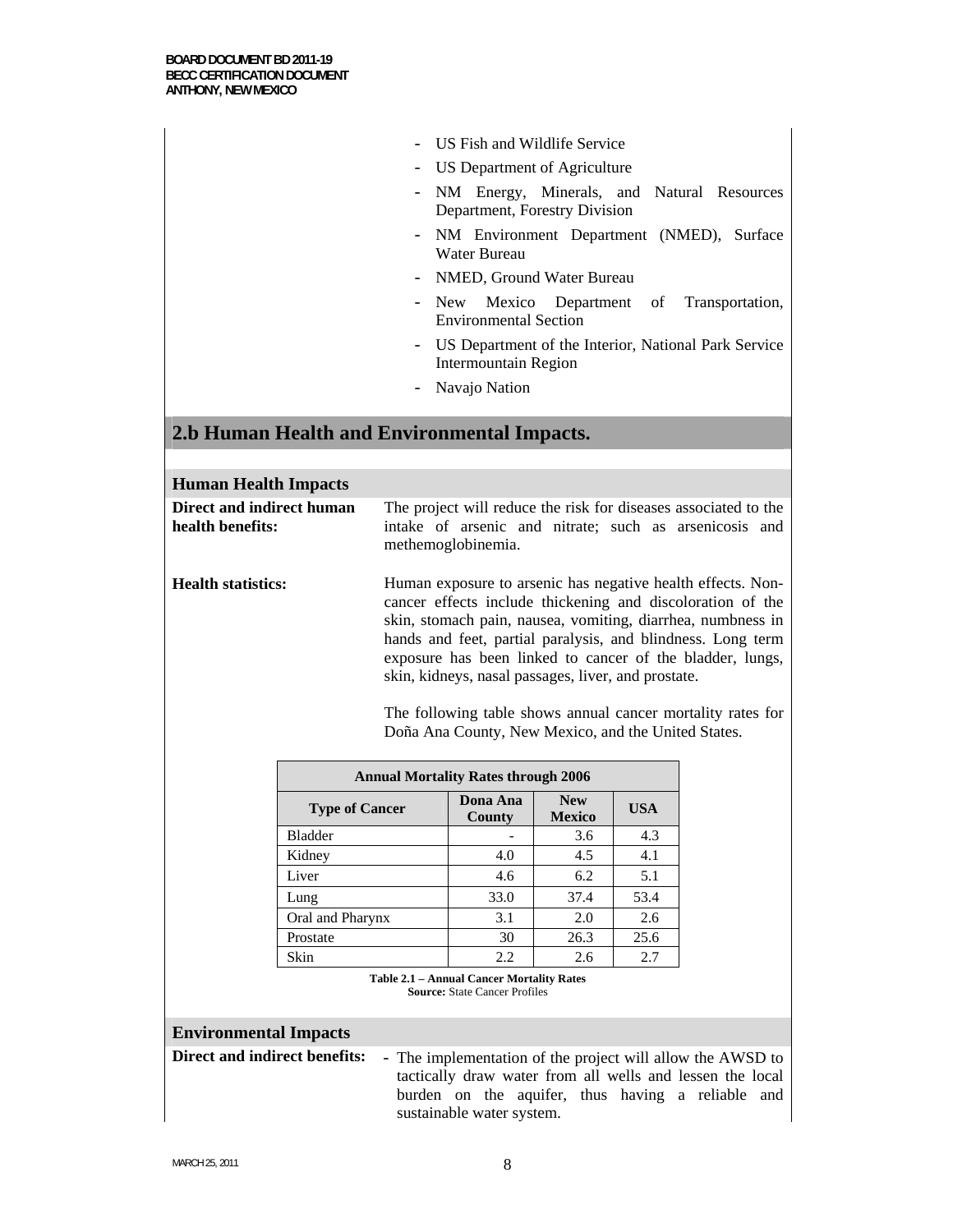|                               | - Since the current drinking water in the district is not<br>optimal for human consumption, some people acquire their<br>water through the purchase of bottled water. The bottles<br>eventually reach the landfill, in the best of cases, and<br>represent additional waste that could be avoided.                            |
|-------------------------------|-------------------------------------------------------------------------------------------------------------------------------------------------------------------------------------------------------------------------------------------------------------------------------------------------------------------------------|
| <b>Environmental impacts:</b> | Minor environmental impacts are anticipated from the<br>construction of the different project stages, provided the<br>project tasks are implemented in accordance with the<br>specifications included in the Environmental Information<br>Document (EID) and mitigation measures established in it are<br>taken into account. |
|                               | These impacts include:                                                                                                                                                                                                                                                                                                        |
|                               | <b>Construction Phase</b><br>- Dust from construction activities at the site.<br>Gas emissions from construction machinery.<br>Disturbance of streets by construction traffic.<br>Runoff from trenches and cleared areas.                                                                                                     |
| <b>Mitigation actions:</b>    | Mitigation measures will be:                                                                                                                                                                                                                                                                                                  |
|                               | Exposed and disturbed soil surfaces will be watered at a<br>frequency to avoid airborne dust.                                                                                                                                                                                                                                 |
|                               | Earthmoving and other dust-producing activities will be<br>suspended during periods of high winds when dust<br>control efforts are unable to prevent fugitive dust.                                                                                                                                                           |
|                               | Stockpiles of debris, soil, sand, or other materials will<br>be watered or covered.                                                                                                                                                                                                                                           |
|                               | Materials transported on- or off-site by truck will be<br>covered.                                                                                                                                                                                                                                                            |
|                               | Construction vehicles will use low or non-sulfurous<br>diesel fuel.                                                                                                                                                                                                                                                           |
|                               | Limit unnecessary vehicle idling.                                                                                                                                                                                                                                                                                             |
|                               | Minimize construction activities requiring fuel.                                                                                                                                                                                                                                                                              |
|                               | Use alternative fuel sources with low emissions such as<br>biodiesel.                                                                                                                                                                                                                                                         |
|                               | Use newer vehicles with lower emissions.                                                                                                                                                                                                                                                                                      |
|                               | A National Pollutant Discharge Elimination System<br>(NPDES) Construction General Permit to implement<br>temporary and permanent erosion control measures.                                                                                                                                                                    |
|                               | A Storm Water Pollution Prevention Plan (SWPPP) to<br>minimize erosion and storm water pollution during<br>construction.                                                                                                                                                                                                      |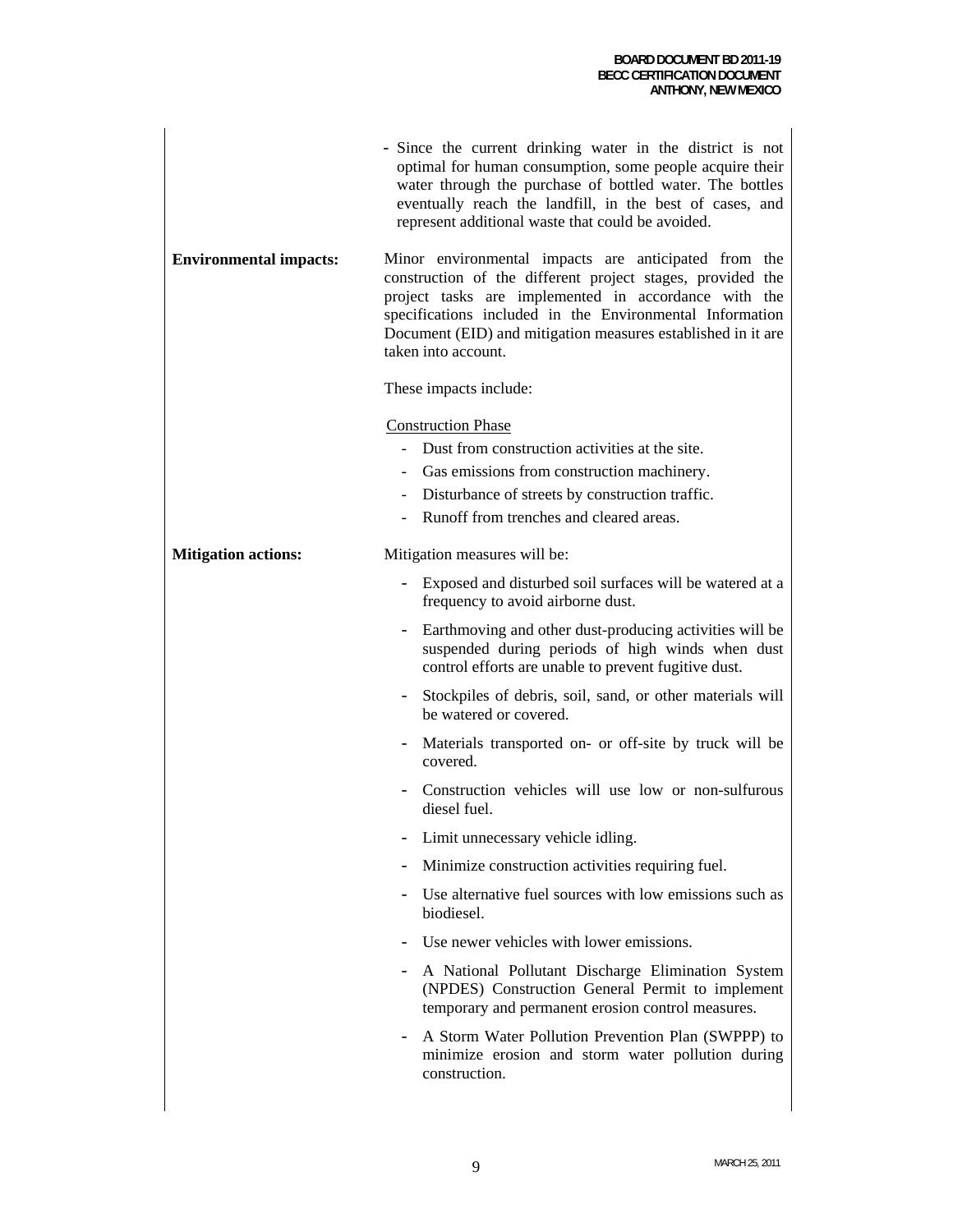|                                                                                                | Standard Best Management Practices to prevent on-<br>and off-site erosion and concurrent storm water<br>pollution from construction would need to be followed.<br>Efforts should be made to contain loose soil during<br>construction. A variety of methods can be used for<br>mitigation measure including silt fencing, rip-rap,<br>wattles and tarps to prevent sediment deposition into<br>local waterways.                                                                                                      |
|------------------------------------------------------------------------------------------------|----------------------------------------------------------------------------------------------------------------------------------------------------------------------------------------------------------------------------------------------------------------------------------------------------------------------------------------------------------------------------------------------------------------------------------------------------------------------------------------------------------------------|
| <b>Impacts:</b>                                                                                | The environmental impact resulting from the project will be<br>positive overall, given that:                                                                                                                                                                                                                                                                                                                                                                                                                         |
|                                                                                                | The project will provide adequate drinking water to<br>the community and improve the quality of life of local<br>residents by reducing risks associated with arsenic<br>consumption.                                                                                                                                                                                                                                                                                                                                 |
| <b>Transboundary Impacts</b>                                                                   |                                                                                                                                                                                                                                                                                                                                                                                                                                                                                                                      |
|                                                                                                | Due to the proximity of the Anthony with various<br>communities in the Doña Ana County<br>and border<br>communities in Mexico, there are frequent border crossings<br>between cities. The construction of the treatment facility in<br>the area will have a direct positive impact on the health of<br>residents of cities such as Las Cruces, El Paso and Ciudad<br>Juarez and the entire region, since these actions will reduce<br>the risk of waterborne diseases caused by the intake of poor<br>quality water. |
| <b>Formal Environmental Clearance</b>                                                          |                                                                                                                                                                                                                                                                                                                                                                                                                                                                                                                      |
| <b>Environmental clearance:</b>                                                                | A 30-day public review period was initiated on April 24,<br>2009 and concluded on May 25, 2009. A Finding of No<br>Significant Impact (FONSI), establishing that the project will<br>not result in significant environmental impacts that may<br>affect the U.S. border area, was issued by the EPA on June 6,<br>2009.                                                                                                                                                                                              |
| <b>Results Measurement Project Matrix Summary</b>                                              |                                                                                                                                                                                                                                                                                                                                                                                                                                                                                                                      |
| <b>Results Measurement</b>                                                                     |                                                                                                                                                                                                                                                                                                                                                                                                                                                                                                                      |
| 1. Provide access to<br>adequate water quality                                                 | <b>Indicators and Targets</b><br>Improve service to water connections<br>(Target= 3,100 improved connections)<br><b>Baseline Value: 0</b>                                                                                                                                                                                                                                                                                                                                                                            |
| 2. Elimination of arsenic to<br>reach EPA set standard<br>(10 ppb) through reverse<br>osmosis. | <b>Indicators and Targets</b><br>Amount of water to be treated through reverse osmosis<br>$\text{(Target= } 600 \text{ gpm)}$<br><b>Baseline Value: 0</b>                                                                                                                                                                                                                                                                                                                                                            |

Π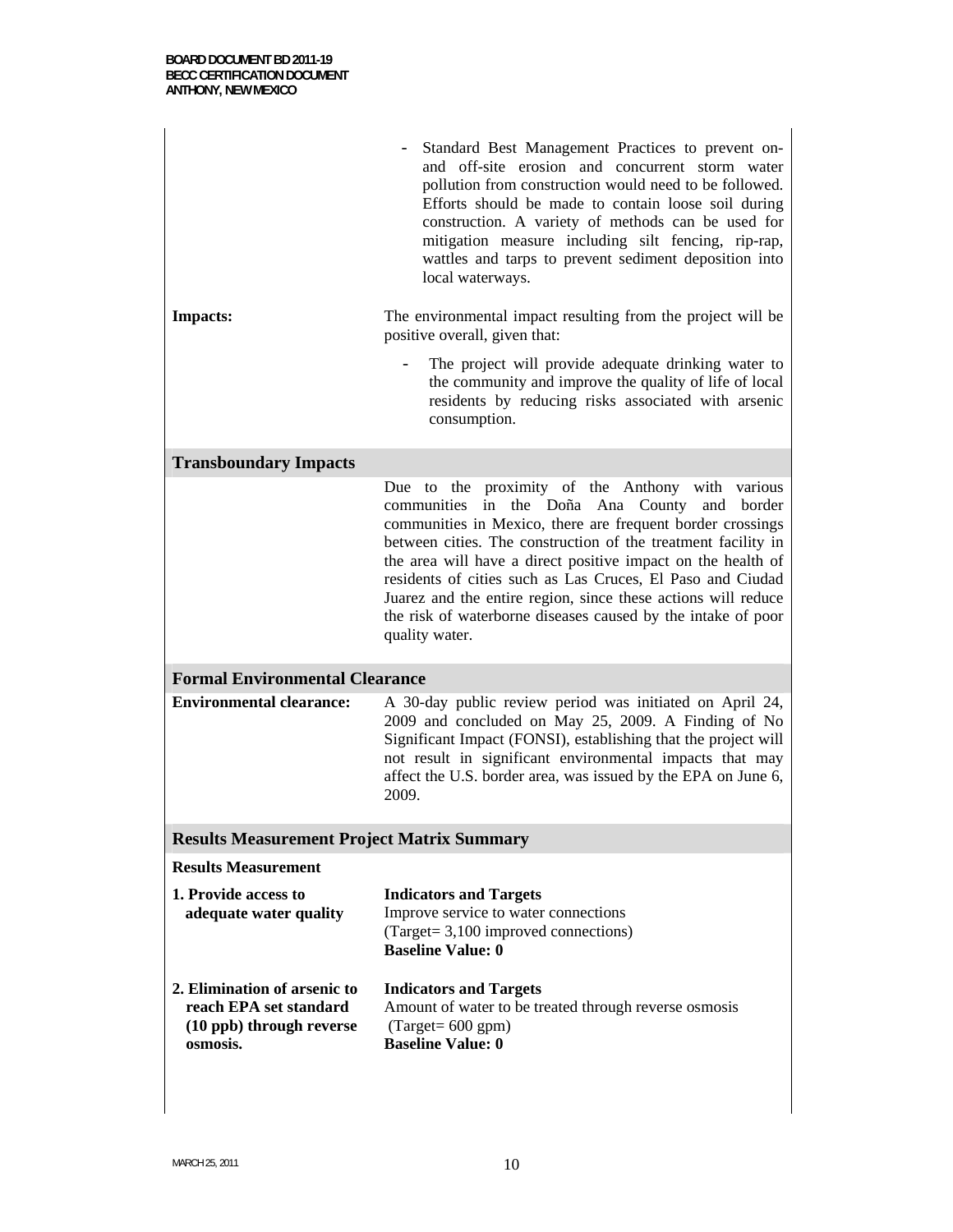| <b>Outputs: Goods and</b>      | Improved water connections | 3100       |
|--------------------------------|----------------------------|------------|
| services that the project will | Reverse osmosis system     | $600$ gpm  |
| deliver.                       | Construction of Well #1    | $600$ gpm  |
|                                | Construction of Well #4    | $1100$ gpm |
|                                | Equipment of Well #3       | $600$ gpm  |
|                                | Equipment of Well #6       | $500$ gpm  |
|                                |                            |            |

None.

#### **Criterion Summary:**

The project complies with BECC's Human Health and Environment Criterion.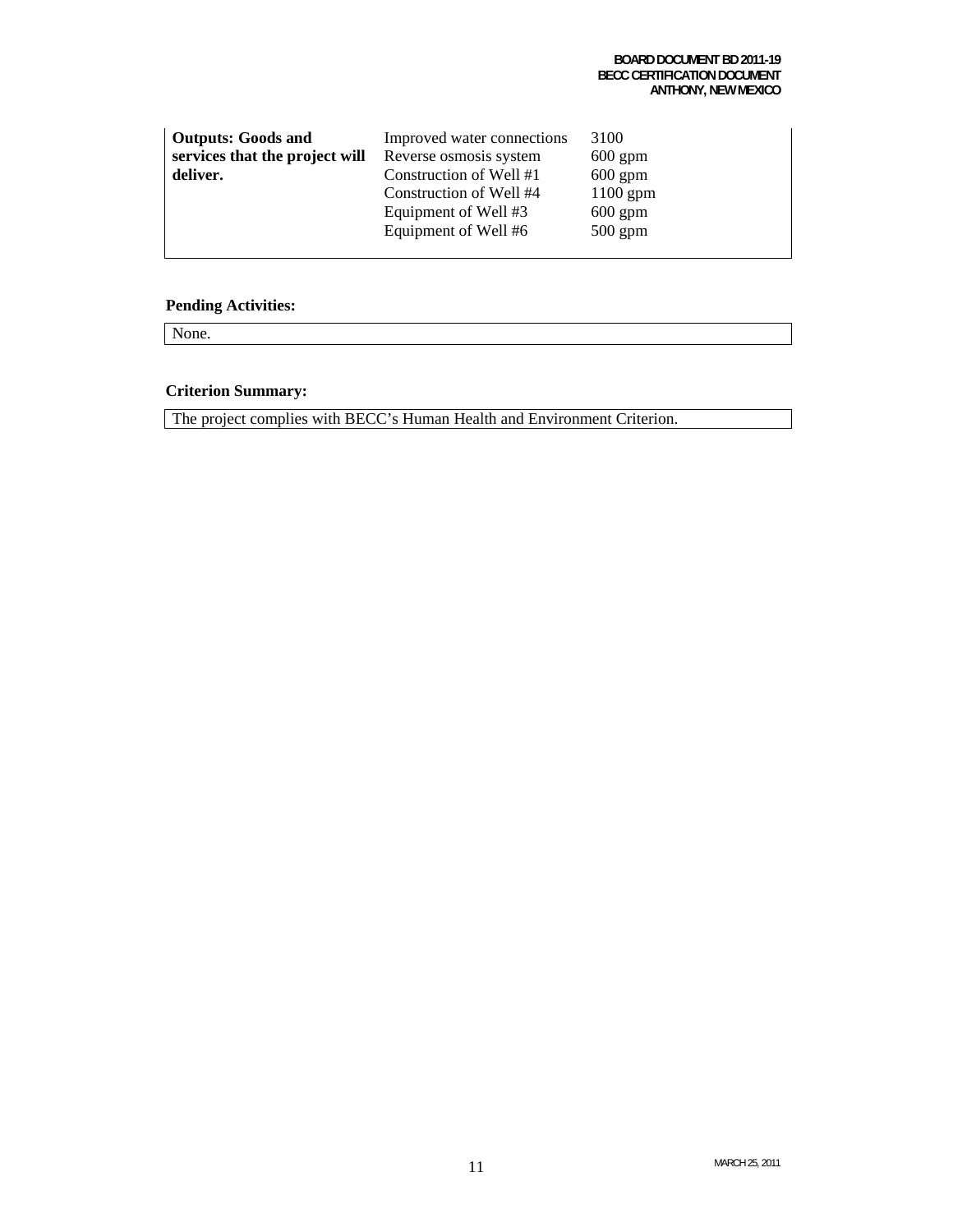# **3. Technical Feasibility**

| <b>3.a Technical Aspects</b>                 |                                                                                                                                                                                                                                                                                                                                                                                                                                                                                                                                                                                                                                                                    |  |  |  |  |  |  |  |  |
|----------------------------------------------|--------------------------------------------------------------------------------------------------------------------------------------------------------------------------------------------------------------------------------------------------------------------------------------------------------------------------------------------------------------------------------------------------------------------------------------------------------------------------------------------------------------------------------------------------------------------------------------------------------------------------------------------------------------------|--|--|--|--|--|--|--|--|
|                                              | The New Mexico Environment Department (NMED) conducted<br>testing at well #4 in March 2004 and found levels of nitrates<br>above the range and issued a violation notice with an order to<br>stop production at the site. Consequently, the district placed the<br>well offline and increased production on the remaining sources<br>(six wells) and as a result the other wells went beyond their<br>ground water pumping diversion allotments. Additionally, the<br>District received violations with respect to arsenic levels. There<br>are a total of seven wells in the system; all will require arsenic<br>treatment, some to a greater degree than others. |  |  |  |  |  |  |  |  |
| <b>Project Development Requirements</b>      |                                                                                                                                                                                                                                                                                                                                                                                                                                                                                                                                                                                                                                                                    |  |  |  |  |  |  |  |  |
| Design criteria:                             | The project was developed following guidelines established by<br>the Environmental Protection Agency (EPA)/NMED for the<br>construction of this type of infrastructure. The final design has<br>been reviewed by EPA, BECC, the North American<br>Development Bank (NADB) and NMED.                                                                                                                                                                                                                                                                                                                                                                                |  |  |  |  |  |  |  |  |
| <b>Components:</b>                           | The projects includes the following components:                                                                                                                                                                                                                                                                                                                                                                                                                                                                                                                                                                                                                    |  |  |  |  |  |  |  |  |
| <b>Water Supply</b>                          | Construction of water wells: Well #1 with a capacity of 600<br>gpm and Well #4 with a capacity of 1100 gpm.<br>Equipment to change Well #3 from a 1200 gpm pump to a<br>600 gpm pump.<br>Equipment to change Well #6 from a 1200 gpm pump to a<br>500 gpm pump.                                                                                                                                                                                                                                                                                                                                                                                                    |  |  |  |  |  |  |  |  |
| Water Treatment                              | Installation of a Reverse Osmosis Unit with a capacity of 600<br>gpm.                                                                                                                                                                                                                                                                                                                                                                                                                                                                                                                                                                                              |  |  |  |  |  |  |  |  |
| <b>Appropriate Technology</b>                |                                                                                                                                                                                                                                                                                                                                                                                                                                                                                                                                                                                                                                                                    |  |  |  |  |  |  |  |  |
| <b>Assessment of</b><br><b>Alternatives:</b> | As part of the project development, various alternatives were<br>evaluated based on the following parameters:<br><b>Present Worth Cost</b><br>Cost to Implement Alternative<br><b>Operation and Maintenance</b><br>Hours of Operator Training<br><b>Percent Water Loss</b><br><b>Contaminants Removed</b><br><b>Land Acquisition</b><br>Right-of-Way Acquisition<br><b>Construction Problems</b><br>Property Acquisition Time<br><b>Property Acquisition Cost</b><br><b>Condemnation Time</b>                                                                                                                                                                      |  |  |  |  |  |  |  |  |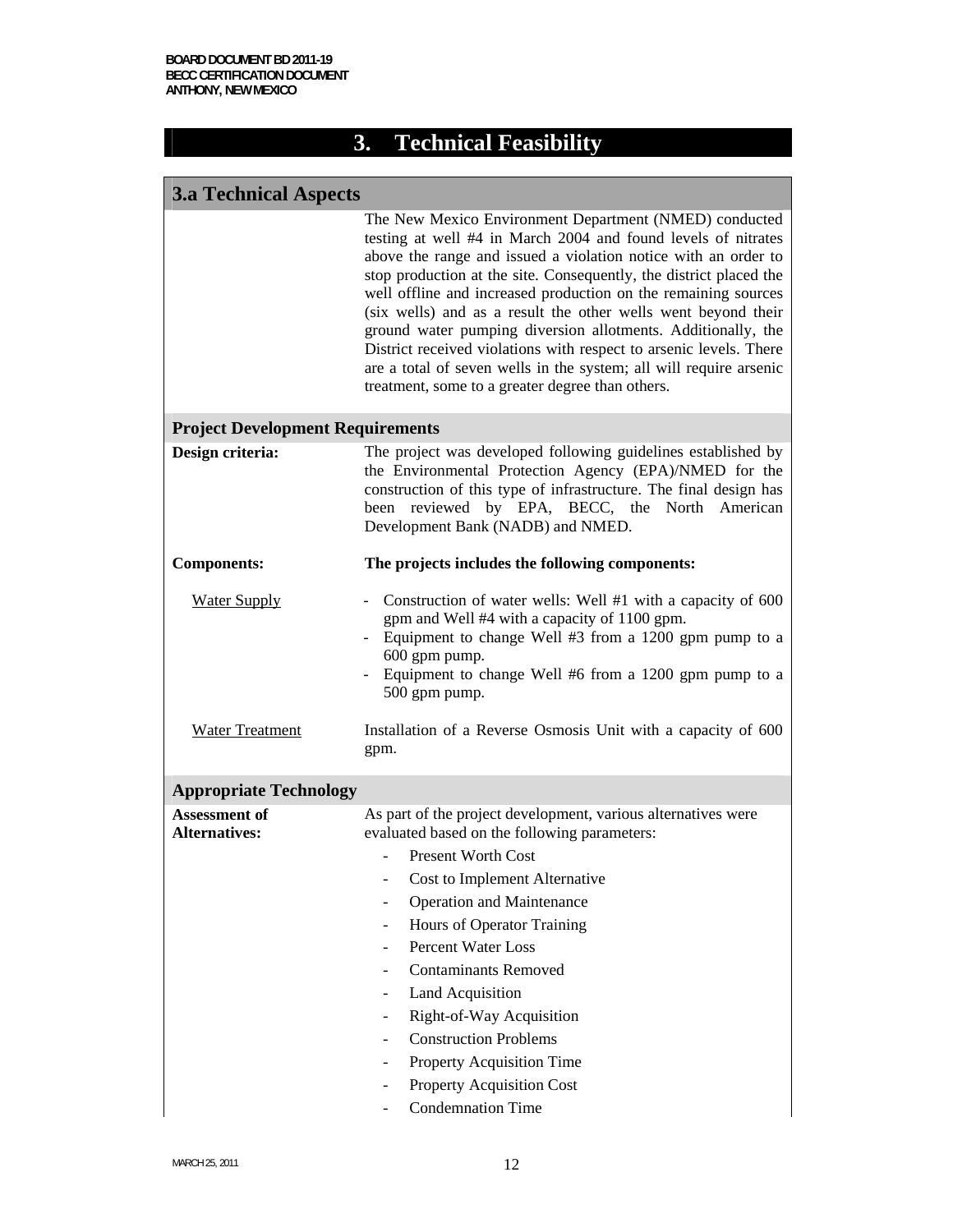| <b>OSE</b> Permit |  |
|-------------------|--|
|-------------------|--|

- **Space**
- Alignment Distance to Treatment
- Proximity to Water Quality
- Proximity to Potential Plume

**Alternative I.** Alternative I includes on-site treatment using reverse osmosis to treat the water before putting it into the system.

**Alternative II.** Alternative II includes the on-site treatment using ion exchange to treat the water before putting it into the system.

**Alternative III (Selected Alternative).** Alternative III consists of drilling a new well to replace Well #4. This consists of locating a new site for the well and replacing Well #4 with a new well. This will also include the line work to connect the new well to the existing system and the use of reverse osmosis to treat water before going into the system.

#### **Property and Right-of-Way Requirements**

**Requirements:** The well will be constructed in land already owned by AWSD.

#### **Projects Tasks and Timelines**

 The construction of the proposed water treatment system began in January 2010 with the bid process for the drilling of the test wells. Water samples from those wells were used to finalize the design. The project is estimated to be completed by October 2011.

|                               |  |  |  |  |  |  | <b>CONSTRUCTION CALENDAR</b> |  |  |      |  |  |  |  |  |  |
|-------------------------------|--|--|--|--|--|--|------------------------------|--|--|------|--|--|--|--|--|--|
| <b>YEAR</b><br>2010           |  |  |  |  |  |  |                              |  |  | 2011 |  |  |  |  |  |  |
| <b>MONTHI</b>                 |  |  |  |  |  |  |                              |  |  |      |  |  |  |  |  |  |
| Bid Process - Nitrate         |  |  |  |  |  |  |                              |  |  |      |  |  |  |  |  |  |
| <b>Bid Process - Arsenicl</b> |  |  |  |  |  |  |                              |  |  |      |  |  |  |  |  |  |
| <b>Construction</b>           |  |  |  |  |  |  |                              |  |  |      |  |  |  |  |  |  |

### **3.b Management and Operations**

#### **Project Management**

**Resources:** Management, construction, and operation of the proposed project will be the responsibility of the project sponsor that has the necessary resources and staff available for these purposes.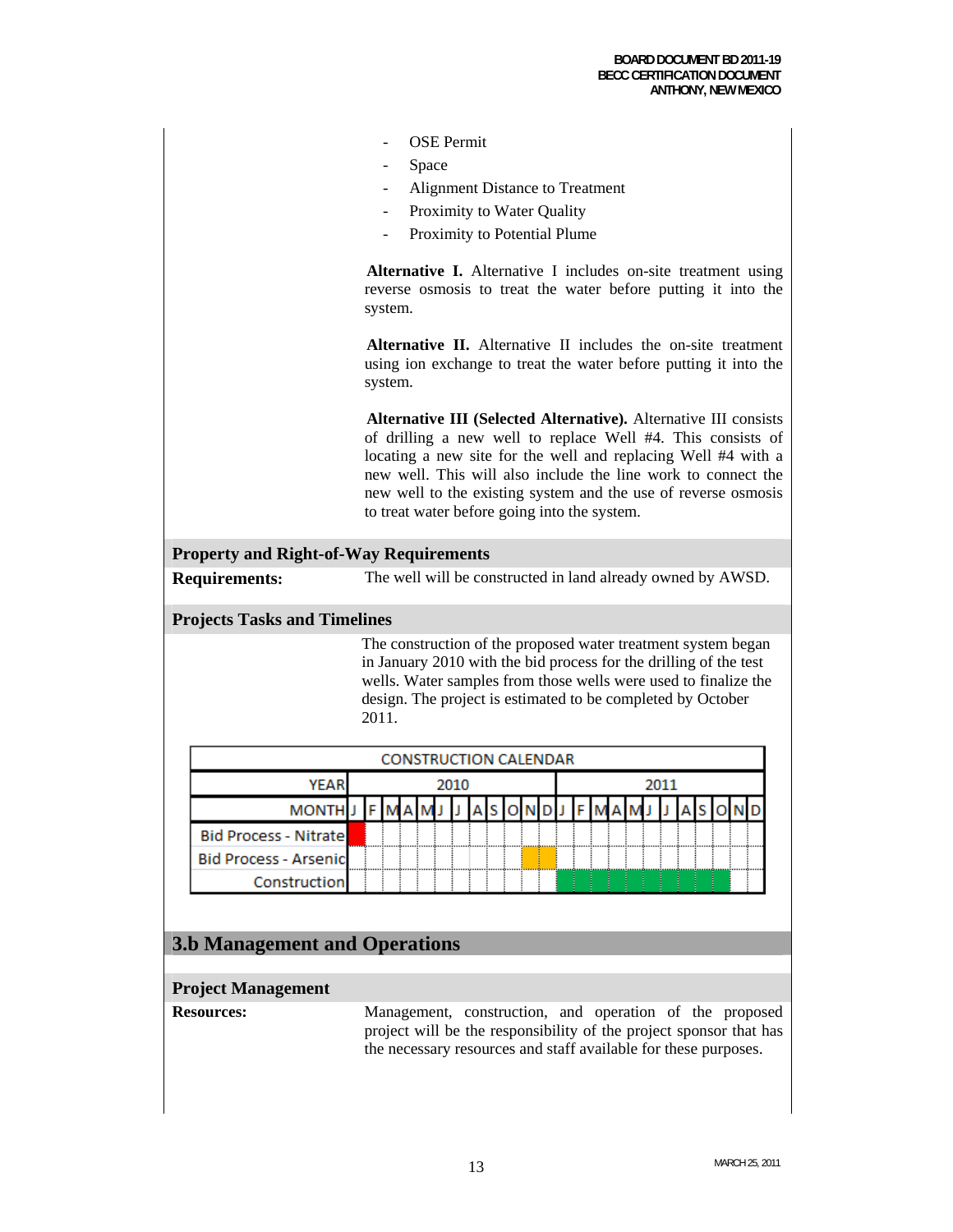| <b>Operation and Maintenance</b>                        |                                                                                                                                                                                                                        |  |  |  |
|---------------------------------------------------------|------------------------------------------------------------------------------------------------------------------------------------------------------------------------------------------------------------------------|--|--|--|
| Organization:                                           | The project sponsor serves 3,000 water hookups and 2,800<br>wastewater connections, and has an appropriate operation and<br>maintenance program in place.                                                              |  |  |  |
| <b>Pre-treatment:</b>                                   | The residents of Anthony, New Mexico have access to<br>wastewater collection and the raw wastewater is treated at the<br>local activated sludge wastewater treatment plant.                                            |  |  |  |
| <b>Operation plan:</b>                                  | The final design incorporates an operation and maintenance<br>manual that includes the primary tasks needed to ensure a<br>proper operation of the system and to prevent breakdowns in<br>the proposed infrastructure. |  |  |  |
| Permits, licenses and other<br>regulatory requirements: | The project applicant has obtained the necessary pre-<br>construction permits.                                                                                                                                         |  |  |  |
| <b>Reviewing agencies:</b>                              | BECC, NADB, USDA, EPA, NMED                                                                                                                                                                                            |  |  |  |

None.

#### **Criterion Summary:**

The project complies with BECC's Technical Feasibility Criterion.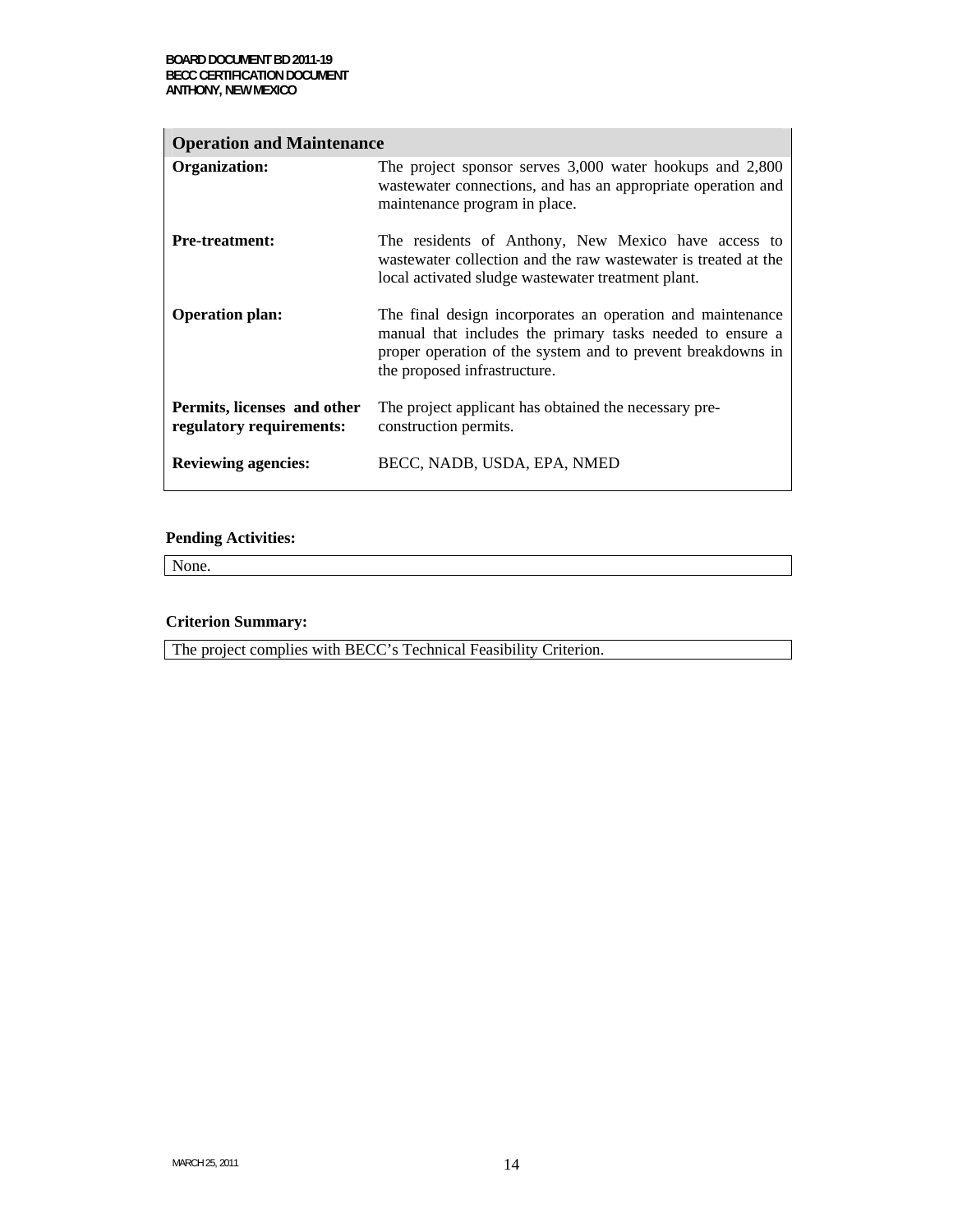# **4. Financial Feasibility**

| <b>4.a Verification of Financial Feasibility</b>                                                       |                                                             |                    |                                                              |               |  |
|--------------------------------------------------------------------------------------------------------|-------------------------------------------------------------|--------------------|--------------------------------------------------------------|---------------|--|
|                                                                                                        |                                                             |                    |                                                              |               |  |
| <b>Financial Conditions</b>                                                                            |                                                             |                    |                                                              |               |  |
| <b>Information Presented:</b>                                                                          |                                                             |                    | Anthony Water and Sanitation District (AWSD) Audited         |               |  |
|                                                                                                        | <b>Financial Statements.</b>                                |                    |                                                              |               |  |
| <b>Summary of Financial</b>                                                                            | AWSD has enough revenues to service the proposed debt.      |                    |                                                              |               |  |
| Analysis:                                                                                              |                                                             |                    |                                                              |               |  |
| <b>Project Total Cost, Financial Structure and Other Capital Investment Plans</b>                      |                                                             |                    |                                                              |               |  |
| (Amounts presented in dollars)                                                                         |                                                             |                    |                                                              |               |  |
| Item:                                                                                                  |                                                             |                    |                                                              |               |  |
| <b>Construction Cost:</b>                                                                              |                                                             | US \$ 6,450,520.00 |                                                              |               |  |
| Contingencies:                                                                                         |                                                             | US \$ 572,396.00   |                                                              |               |  |
| Supervision:                                                                                           |                                                             | US \$486,198.00    |                                                              |               |  |
| Allowances, mobilization and taxes:                                                                    |                                                             | US \$1,315,294.00  |                                                              |               |  |
| <b>Total Cost:</b>                                                                                     |                                                             | US \$8,824,408.00  |                                                              |               |  |
| <b>Financial Structure:</b>                                                                            |                                                             |                    |                                                              |               |  |
| <b>Source</b>                                                                                          |                                                             | <b>Type</b>        | <b>Amount US</b>                                             | $\frac{0}{0}$ |  |
| $NMFA*$                                                                                                |                                                             | Grant              | \$1,075,000.00                                               | 12.2%         |  |
| <b>NMFA</b>                                                                                            |                                                             | Loan               | \$175,000.00                                                 | 2.0%          |  |
| $RD**$                                                                                                 |                                                             | Grant              | \$3,284,654.00                                               | 37.2%         |  |
| <b>RD</b>                                                                                              |                                                             | Loan               | \$1,493,000.00                                               | 16.9%         |  |
| <b>NADB-BEIF-Construction Assistance</b>                                                               |                                                             | Grant              | \$2,796,754.00                                               | 31.7%         |  |
| Total:                                                                                                 |                                                             |                    | \$8,824,408.00                                               | 100.0%        |  |
| *New Mexico Finance Authority (NMFA) **United States Department of Agricultural Rural Development (RD) |                                                             |                    |                                                              |               |  |
| <b>Primary Source of Income</b>                                                                        |                                                             |                    |                                                              |               |  |
| <b>Revenue Source:</b>                                                                                 | AWSD's revenues.                                            |                    |                                                              |               |  |
| <b>4.b Legal Considerations</b>                                                                        |                                                             |                    |                                                              |               |  |
| <b>Project Administration:</b>                                                                         | The project will be managed by the AWSD, who has trained    |                    |                                                              |               |  |
|                                                                                                        |                                                             |                    | staff to manage the proposed infrastructure and address any  |               |  |
|                                                                                                        |                                                             |                    | potential emergency related to the operation and maintenance |               |  |
|                                                                                                        | of the project.                                             |                    |                                                              |               |  |
|                                                                                                        |                                                             |                    |                                                              |               |  |
| <b>Financing status:</b>                                                                               | Construction of these works will start once the project is  |                    |                                                              |               |  |
|                                                                                                        | certified and contracts awarded after correspondent bidding |                    |                                                              |               |  |
|                                                                                                        | processes.                                                  |                    |                                                              |               |  |
|                                                                                                        |                                                             |                    |                                                              |               |  |

#### **Pending Activities:**

None.

#### **Criterion Summary:**

The project complies with BECC/NADB Financial Feasibility Criterion.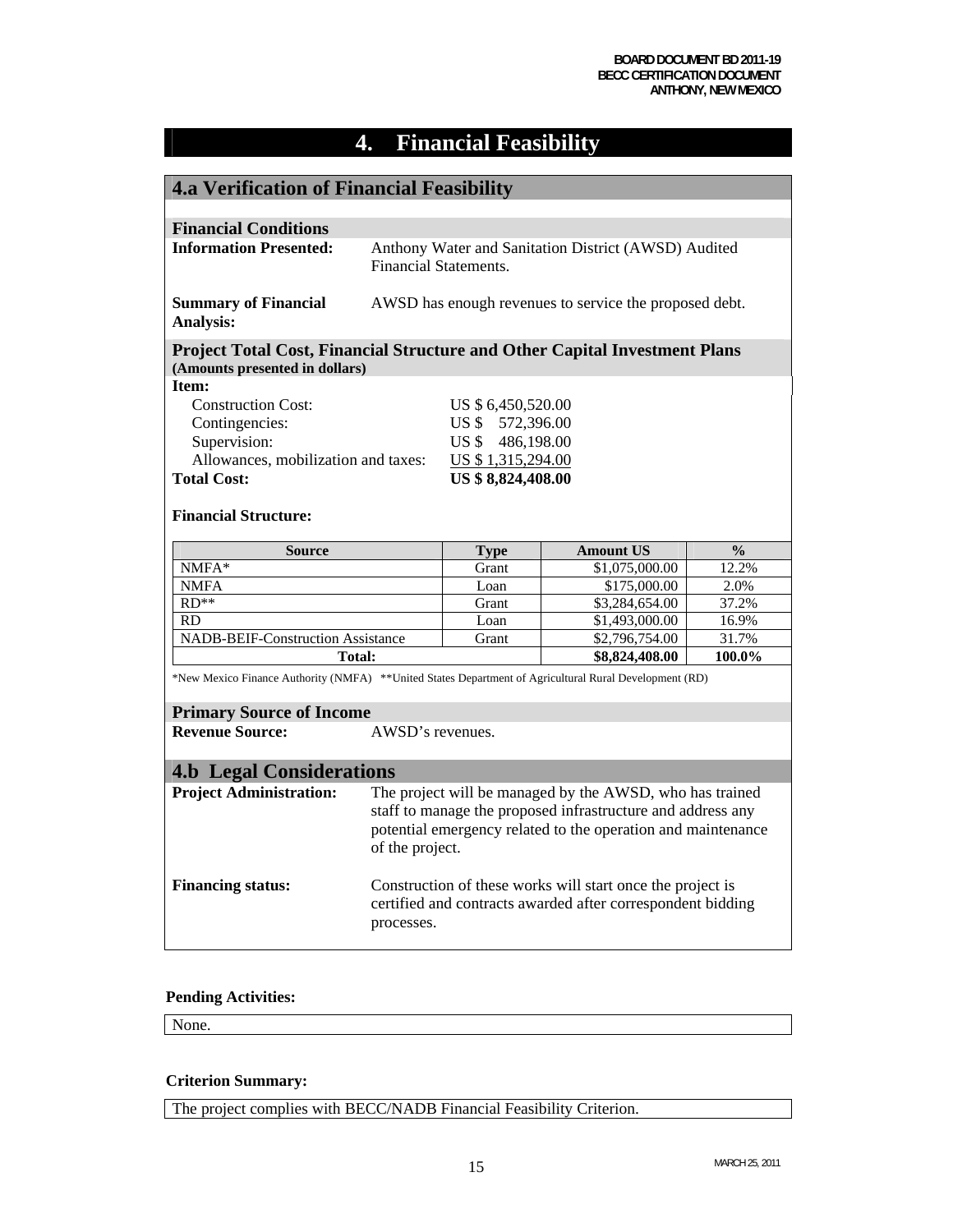# **5. Public Participation**

| 5.a Community Environmental Infrastructure Projects – |                                                                                                                                                                                                                                                         |                              |  |
|-------------------------------------------------------|---------------------------------------------------------------------------------------------------------------------------------------------------------------------------------------------------------------------------------------------------------|------------------------------|--|
| <b>Community-wide Impact</b>                          |                                                                                                                                                                                                                                                         |                              |  |
|                                                       |                                                                                                                                                                                                                                                         |                              |  |
| <b>Local Steering Committee</b>                       |                                                                                                                                                                                                                                                         |                              |  |
| <b>Date of Establishment:</b>                         | The Local Steering Committee was formally installed on April<br>23, 2008 at a meeting held in the AWSD offices.                                                                                                                                         |                              |  |
| <b>Local Steering Committee</b><br><b>Members:</b>    | The committee is comprised of the following members:                                                                                                                                                                                                    |                              |  |
|                                                       | <b>Name</b>                                                                                                                                                                                                                                             | Organization                 |  |
|                                                       | Dan Darbyshire                                                                                                                                                                                                                                          | Darbyshire Machine Shop      |  |
|                                                       | Sylvia Sapien                                                                                                                                                                                                                                           | La Clinica de Familia        |  |
|                                                       | Tom Hernandez                                                                                                                                                                                                                                           | Bank of the West             |  |
|                                                       | Elva Flores                                                                                                                                                                                                                                             | Retired Gadsden Principal    |  |
|                                                       | Mary Carter                                                                                                                                                                                                                                             | Women's Intercultural Center |  |
|                                                       | Victor Montoya                                                                                                                                                                                                                                          | <b>Community Leader</b>      |  |
|                                                       | Mari Lozano                                                                                                                                                                                                                                             | Anthony Resident             |  |
| <b>Public Access to Project Information</b>           |                                                                                                                                                                                                                                                         |                              |  |
|                                                       |                                                                                                                                                                                                                                                         |                              |  |
| <b>Public Notice:</b>                                 | project's environmental,<br>technical,<br>The<br>and<br>financial<br>information was made available for the public for review.                                                                                                                          |                              |  |
|                                                       | The Local Steering Committee, with assistance from the<br>project sponsor, prepared the following to inform the<br>community about the project:<br><b>Flyers</b><br>Newspaper adds<br>Presentations                                                     |                              |  |
| <b>Additional outreach</b>                            | Development and dissemination of a fact sheet                                                                                                                                                                                                           |                              |  |
| activities:                                           | Meetings with local organizations                                                                                                                                                                                                                       |                              |  |
| <b>Public Meetings</b>                                |                                                                                                                                                                                                                                                         |                              |  |
| <b>First Public Meeting:</b>                          | A 30-day public meeting notice was published in the Las<br>Cruces Sun-News on November 25, 2008.                                                                                                                                                        |                              |  |
|                                                       | A public meeting was conducted to inform the public about<br>the environmental and technical aspects of the project. The<br>meeting was held on January 8, 2009. Approximately eight<br>local residents attended the meeting held by the Local Steering |                              |  |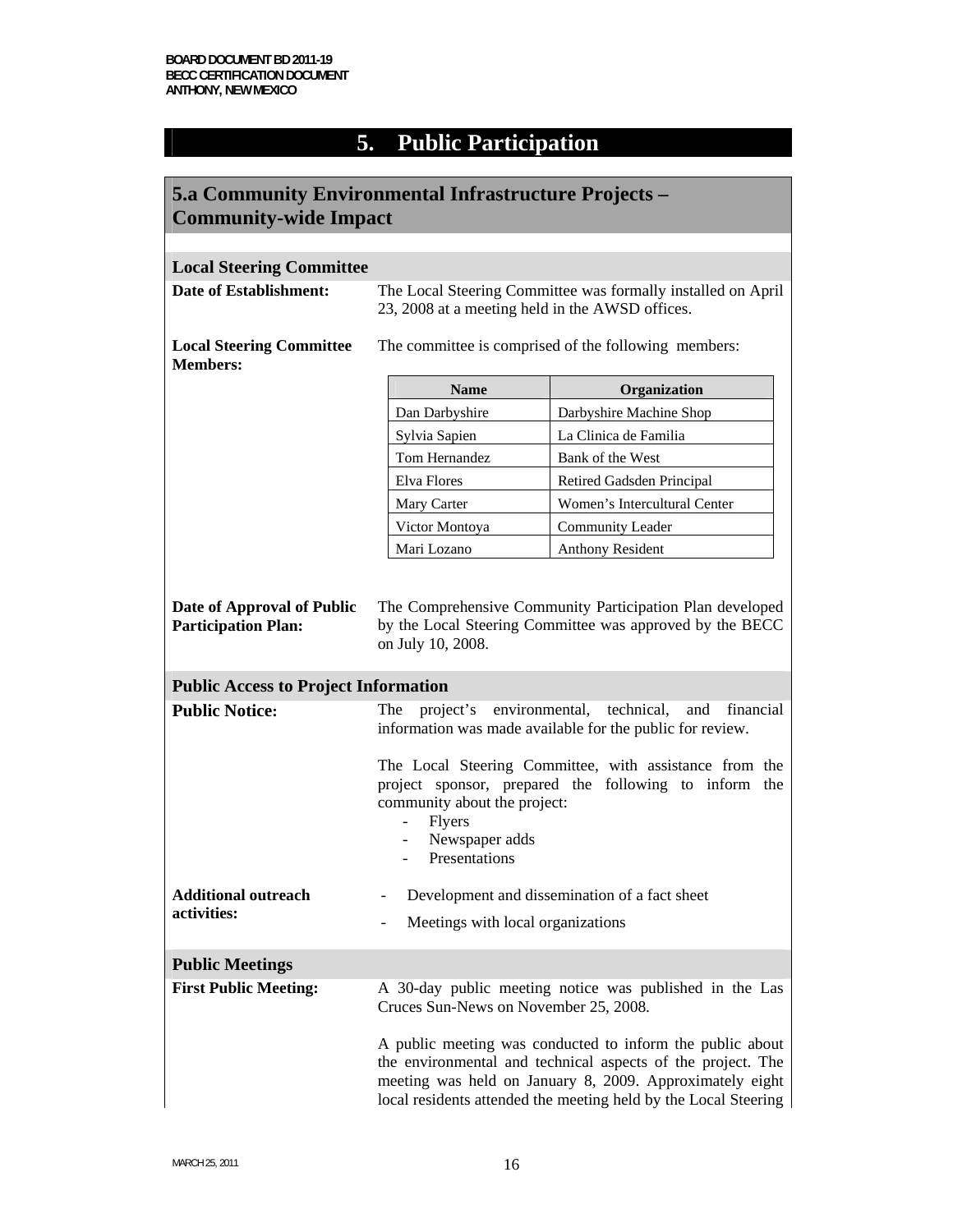|                                                        | Committee, AWSD, and BECC representatives. The eight exit<br>surveys were completed and all demonstrated support for the<br>project.                                                                                                                                                                                                                       |  |
|--------------------------------------------------------|------------------------------------------------------------------------------------------------------------------------------------------------------------------------------------------------------------------------------------------------------------------------------------------------------------------------------------------------------------|--|
| <b>Second Public Meeting:</b>                          | The public meeting notice was published in the Las Cruces<br>Sun-News on January 22, 2011 for a public meeting to be<br>conducted on January 31, 2011 at the AWSD's offices to<br>inform the public of the financial aspects of the project.                                                                                                               |  |
|                                                        | A public meeting was conducted to inform the public about<br>the financial aspects of the project. The meeting was held on<br>January 31, 2011. Two local residents attended the meeting<br>held by the Local Steering Committee, AWSD, NADB and<br>BECC representatives. The two exit surveys were completed<br>and demonstrated support for the project. |  |
| <b>Final Public Participation Report</b>               |                                                                                                                                                                                                                                                                                                                                                            |  |
| <b>Final Report:</b>                                   | The Local Steering Committee and the sponsor will develop<br>the Final Public Participation Report to demonstrate that the<br>proposed objectives fully met BECC's criteria.                                                                                                                                                                               |  |
| <b>Post-Certification Public Participation Efforts</b> |                                                                                                                                                                                                                                                                                                                                                            |  |
| <b>Post-certification</b><br><b>Activities:</b>        | The project sponsor, in coordination with the Local Steering<br>Committee, will provide a general description of public<br>participation activities that may be carried out after the project<br>has been certifies supporting its implementation and long-term<br>feasibility.                                                                            |  |

Public Participation Report.

#### **Criterion Summary:**

The project complies with BECC's Public Participation Criterion. The general public comment period ended on March 20, 2011 with no comments received.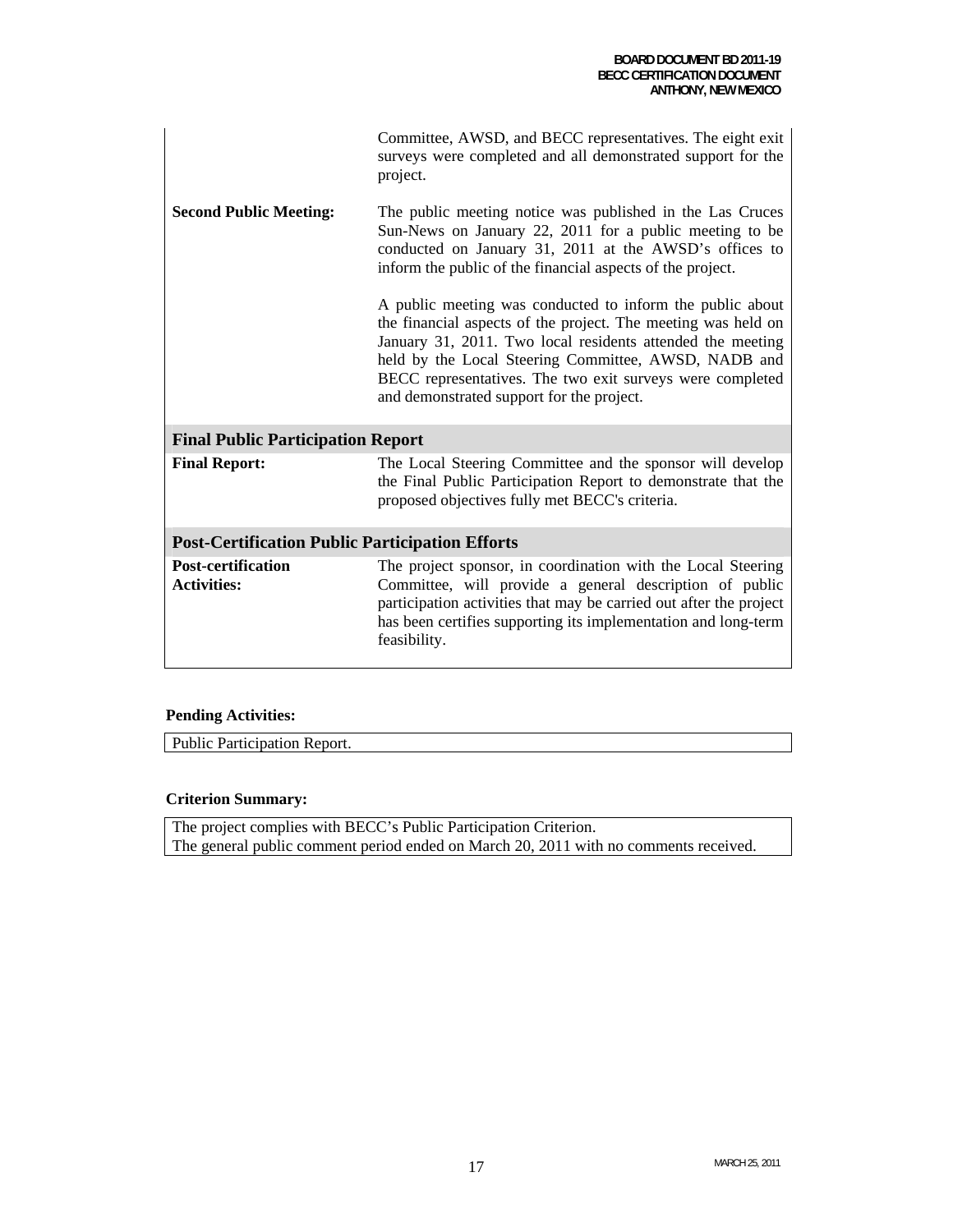# **6. Sustainable Development**

| <b>6.a Institutional and Human Capacity Building</b>  |                                                                                                                                                                                                                                                                                                                                                          |  |  |  |  |
|-------------------------------------------------------|----------------------------------------------------------------------------------------------------------------------------------------------------------------------------------------------------------------------------------------------------------------------------------------------------------------------------------------------------------|--|--|--|--|
| Project operation and<br>maintenance:                 | The project sponsor is the responsible institution for the<br>operation and maintenance of:                                                                                                                                                                                                                                                              |  |  |  |  |
|                                                       | Water treatment system                                                                                                                                                                                                                                                                                                                                   |  |  |  |  |
|                                                       | In addition, the project sponsor has the necessary institutional<br>and human capacity to operate and provide maintenance to this<br>system.                                                                                                                                                                                                             |  |  |  |  |
| <b>Human and institutional</b><br>capacity building:  | Several actions within the scope of the project that contribute to<br>the institutional and human capacity building of the Anthony<br>Water and Sanitation District are:                                                                                                                                                                                 |  |  |  |  |
|                                                       | Provide training and continuing education to the AWSD<br>operating staff throughout its different areas, in order to<br>carry out an adequate maintenance to the new and existing<br>infrastructure and offer essential services that meet the<br>needs of the community.                                                                                |  |  |  |  |
|                                                       | Optimize the use of scarce water resources, and raise<br>-<br>public awareness about the importance<br>of<br>water<br>conservation.                                                                                                                                                                                                                      |  |  |  |  |
|                                                       | Implement a rate structure to make the project affordable<br>and sustainable.                                                                                                                                                                                                                                                                            |  |  |  |  |
|                                                       | 6.b Conformance to Applicable Local, State and Regional<br><b>Regulations and Conservation and Development Plans.</b>                                                                                                                                                                                                                                    |  |  |  |  |
| Local and regional plans<br>addressed by the project: | The proposed project concurs with the plans and actions<br>described in the following documents:                                                                                                                                                                                                                                                         |  |  |  |  |
|                                                       | Project's Facility Plan                                                                                                                                                                                                                                                                                                                                  |  |  |  |  |
|                                                       | U.S.-Mexico Border 2012 Environmental Program by<br>(reducing)<br>meeting<br>Goal<br>$\mathbf{1}$<br>water<br>contamination),<br>Objective<br>4<br>(promoting improved<br>water<br>utility<br>efficiency). One of the program's guiding principles is to<br>reduce major risks to public health and conserving and<br>restoring the natural environment. |  |  |  |  |
| <b>Laws and regulations</b><br>met by the project:    | The project complies with state regulations applicable to water<br>treatment.                                                                                                                                                                                                                                                                            |  |  |  |  |
| <b>6.c Natural Resources Conservation</b>             |                                                                                                                                                                                                                                                                                                                                                          |  |  |  |  |
|                                                       | The project contributes to reduce environmental deterioration by<br>the installing a water treatment system and providing the<br>necessary means to serve 100% of the project area with drinking<br>water adequate for human consumption.                                                                                                                |  |  |  |  |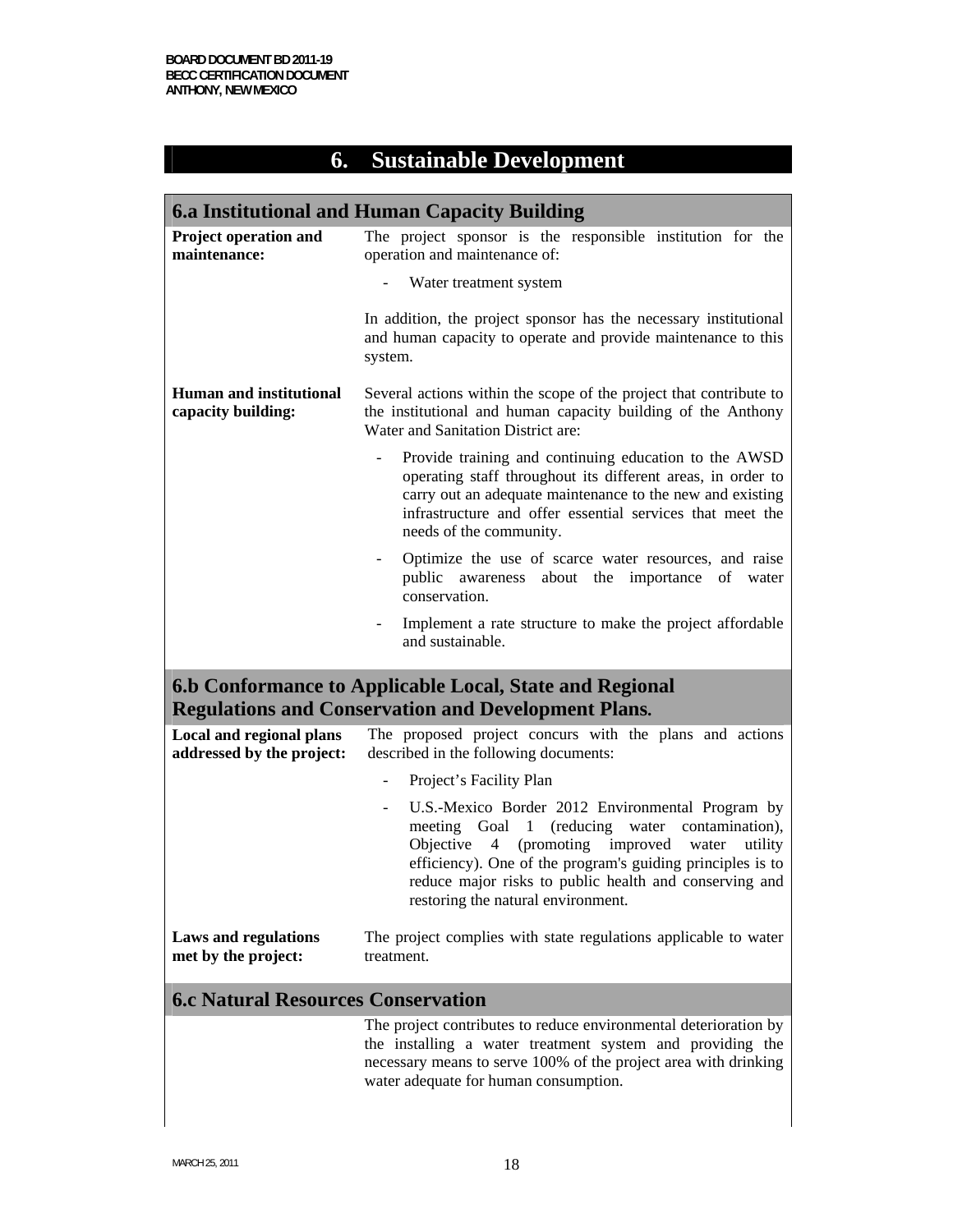## **6.d Community Development**

The improvement of the water service will promote community development, as it will reduce contamination in Anthony, New Mexico and improve the quality of life for local residents.

#### **Pending Activities:**

None.

#### **Criterion Summary:**

The project complies with BECC's Sustainable Development Criterion.